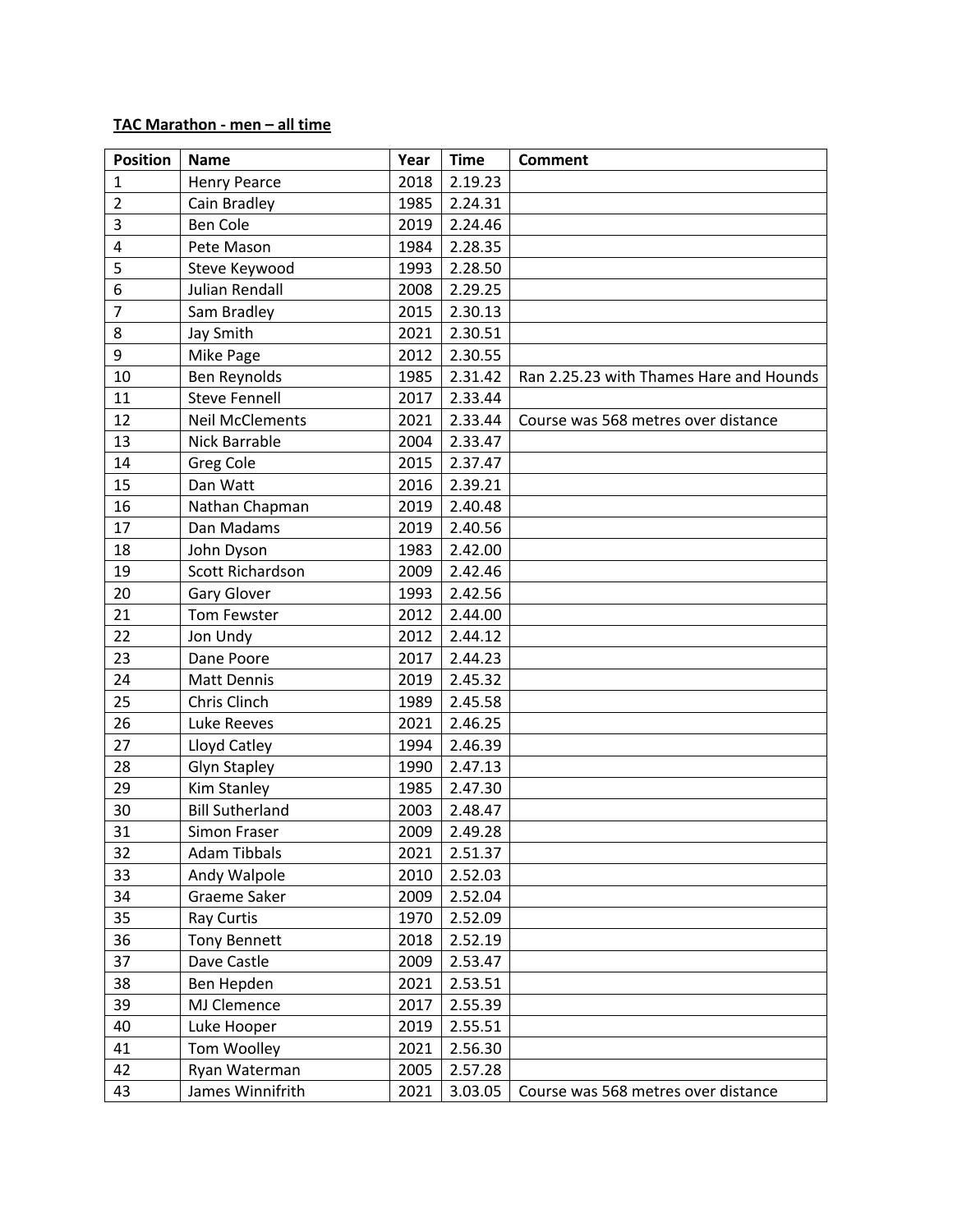| 44 | John Harley             | 2013 | 3.04.40 |                                        |
|----|-------------------------|------|---------|----------------------------------------|
| 45 | Mick Reidy              | 1992 | 3.05.00 |                                        |
| 46 | Alex King               | 2012 | 3.06.00 |                                        |
| 47 | Joe Watts               | 2019 | 3.08.05 |                                        |
| 48 | Ryan Laughton-Zimmerman | 1992 | 3.11.40 |                                        |
| 49 | <b>Mick Barlow</b>      | 2012 | 3.12.01 |                                        |
| 50 | Tim Hill                | 2015 | 3.13.34 |                                        |
| 51 | Peter Hoath             | 1955 | 3.13.49 |                                        |
| 52 | Mike Smith              | 1985 | 3.15.00 |                                        |
| 53 | Adam Durbaba            | 2021 | 3.15.38 |                                        |
| 54 | Alan Buckle             | 2018 | 3.16.34 |                                        |
| 55 | Matt Harvey             | 2015 | 3.16.57 |                                        |
| 56 | David Northcroft        | 1992 | 3.17.00 |                                        |
| 57 | Ken Lancaster           | 1956 | 3.18.25 |                                        |
| 58 | Alistair Bishop         | 2015 | 3.20.07 |                                        |
| 59 | Andy Wood               | 2012 | 3.21.04 | Ran 2.47.39 in 1993 pre-TAC membership |
| 60 | Jason Barton            | 2015 | 3.22.18 |                                        |
| 61 | Dan Blades              | 2018 | 3.23.43 |                                        |
| 62 | <b>Anthony Bickley</b>  | 2010 | 3.24.47 |                                        |
| 63 | Dan Crush               | 2017 | 3.25.11 |                                        |
| 64 | Dave Clarke             | 1987 | 3.26.00 |                                        |
| 65 | Daniel Sumner           | 2011 | 3.26.19 |                                        |
| 66 | <b>Colin Monks</b>      | 1983 | 3.28.00 |                                        |
| 67 | <b>Brian Dye</b>        | 2019 | 3.28.47 |                                        |
| 68 | Peter Mander            | 1985 | 3.33.00 |                                        |
| 69 | John MacAuslan          | 1988 | 3.35.28 |                                        |
| 70 | Duncan Ralph            | 2015 | 3.40.54 |                                        |
| 71 | <b>Tony Cohen</b>       | 2010 | 3.44.19 |                                        |
| 72 | <b>Richard Sargent</b>  | 2013 | 3.44.38 |                                        |
| 73 | Alistair Banfield       | 2010 | 3.49.43 |                                        |
| 74 | Nigel Beer              | 2010 | 3.51.10 |                                        |
| 75 | Pete Andrade            | 2019 | 3.53.40 |                                        |
| 76 | Martin Hillier          | 2017 | 4.00.32 |                                        |
| 77 | Darrell Smith           | 2010 | 4.01.25 |                                        |
| 78 | Nick Jesson             | 2010 | 4.08.55 |                                        |
| 79 | Dave Cross              | 1981 | 4.15.00 |                                        |
| 80 | Ben Parsons             | 2015 | 4.27.00 |                                        |
| 81 | Alan Bennett            | 1992 | 4.30.00 |                                        |
| 82 | Joe Baldwin             | 2015 | 4.30.41 |                                        |
| 83 | Paul Hale               | 2015 | 4.30.41 |                                        |
| 84 | <b>Neil Harris</b>      | 2010 | 4.32.59 |                                        |
| 85 | David Olive             | 2011 | 4.33.07 |                                        |
| 86 | Anthony Crush           | 2013 | 4.39.06 |                                        |
| 87 | Paul Robertson          | 1997 | 4.39.29 |                                        |
|    |                         |      |         |                                        |
|    |                         |      |         |                                        |